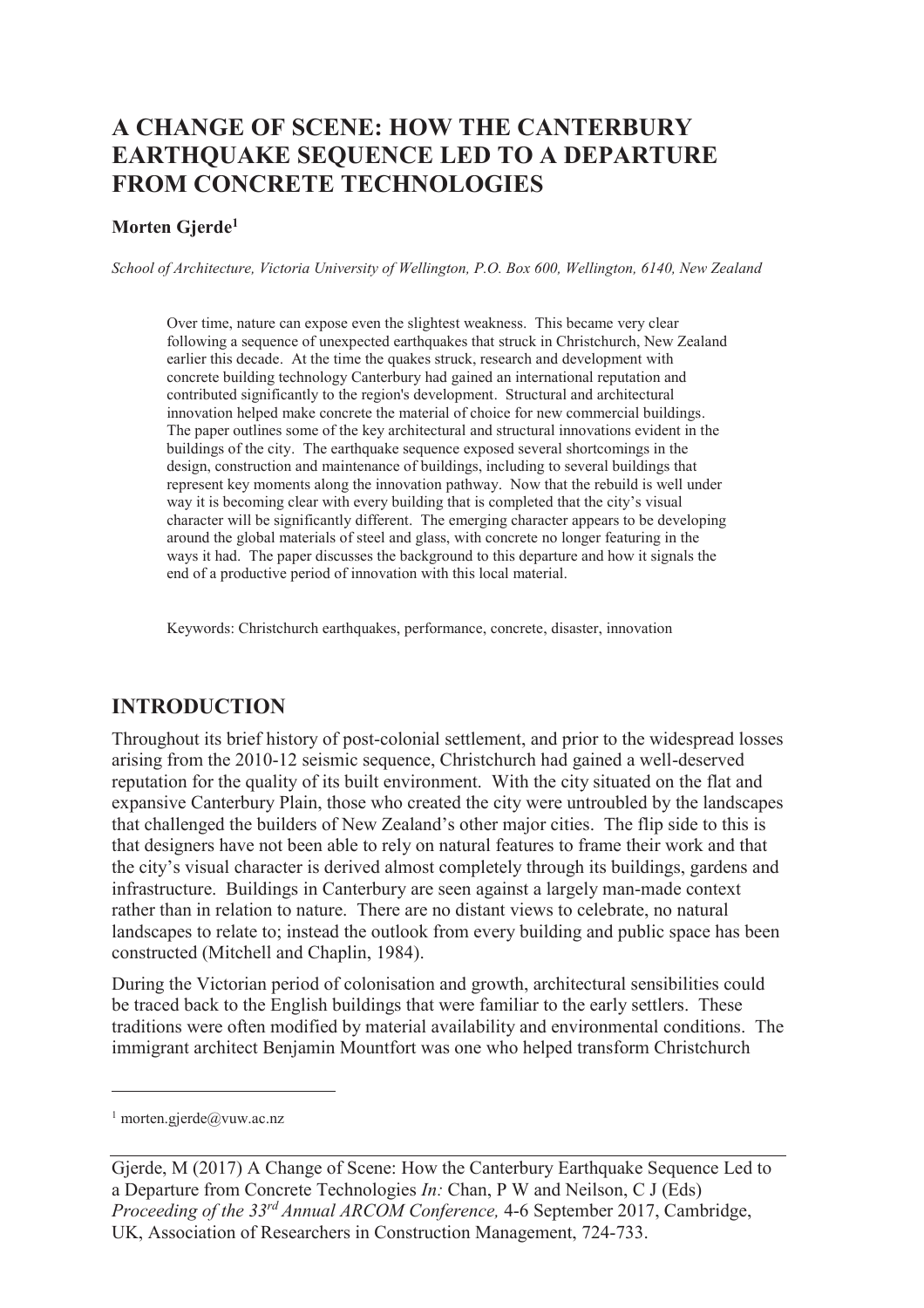from a village of crude timber buildings into a magnificent city of Gothic Revival buildings by the end of the century (Lochead, 1999). The strong and angular basalt and volcanic stone materials found in the area around Christchurch lent themselves to a style of building that quickly became associated with the city and with its public buildings in particular. Public and expert opinions also agreed that this architectural character was attractive (Fowler, 1984; Terrence Hodgson, 1990).

A factor in the development of a distinctive Canterbury architectural character has been a willingness on the part of architects and engineers to challenge prevailing conventions. For example, Mountfort pursued a different vision for Gothic Revival than did his contemporaries working in Britain and America. The freedom that Mountfort and his colleagues enjoyed by working in a still emerging colony in an isolated part of the world led to opportunities that would have been unlikely had he remained in Europe (Lochead, 1999). Over time, and as architectural theories and practices change, new opportunities emerge for local designers to adapt these to local conditions. In response to such opportunities, concrete materials and technology came to be adapted for use in the Canterbury region by local architects and structural engineers. Over a particularly interesting 40-year period of development last century, this made significant contributions to local architectural and cultural character.

The paper traces the lineage of concrete usage, noting the contribution it made to Christchurch's architectural character, particularly in buildings built between 1950 and 1990. Many of these buildings represented points along a path of innovative architectural and technological development. A sequence of earthquakes in 2010-12 led to widespread demolition of damaged buildings and with it, the city's architectural character. As the city is rebuilt from the ground up, material preferences have shifted to glass and steel. The paper pursues the question of why designers have departed so markedly from the materials and technologies they were working with before the quakes. The analysis is based on published sources, supported by structured interviews with representatives of the design and property management professions. The interruption to the long and productive period of development is contextualised through literature.

### **A CONCRETE HERITAGE**

The conditions throughout the Canterbury region are ideally suited to the manufacture of concrete. The Southern Alps are the backbone of the South Island and continue to grow as a consequence of the ongoing collision between the Australian and Pacific tectonic plates. With each passing year the process spills crushed stone to either side, a continual source of aggregate. Until recently, Portland cement was also manufactured on the west coast of the island, providing a dependable source of concrete's active ingredient. With an abundant and accessible supply of the raw materials needed for concrete manufacture, concrete is without doubt one of the country's indigenous construction materials.

Early settlers were able to build with concrete as early as 1843, using casks of Portland cement imported from England by boat (Reed, Schoonees, and Salmond, 2008). Over the following century their skills and techniques developed and the material was used extensively for infrastructure projects as well as in agricultural and industrial buildings. Somewhat surprisingly at the time, concrete found its way into several residential and civic buildings under the sponsorship of architects such as William Clayton, Frederick de Jersey Clere and Thomas Douce. These early adopters all saw opportunities to enhance construction efficiencies and performance with the still relatively new material (Thornton, 1996).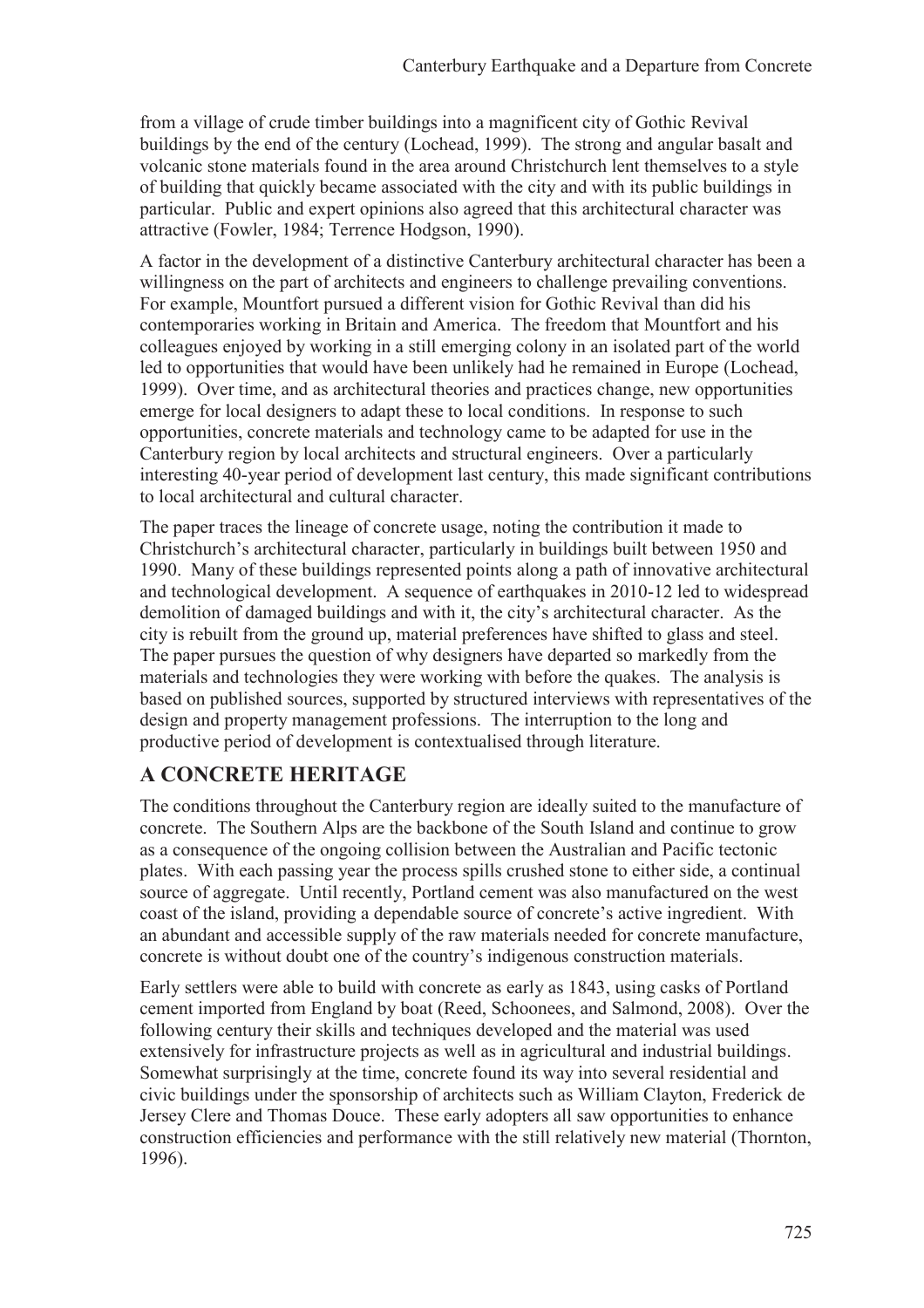It was not until the arrival of two European architects in the late 1930s that the architectural potential for concrete began to be realised more widely. In the wake of World War II, the government's ambitious housing programme identified concrete as the principal material in medium and high density housing developments. Immigrant architect Frederick Newman felt that local architects were wasting timber and recognised that concrete would provide better structural performance and durability in social housing projects (Newman and Leach 2003). Even so, in the context of the prevailing Modernist design philosophies, architects considered the material as a means to an end; when it could be plastered and painted white it was an effective medium with which to create geometrically clear architectural form and space. The task of reflecting New Zealand culture and conditions through architecture would fall to the next generation of architects, and concrete became a material of choice.

The period following the war is widely acknowledged as a rich period in New Zealand's cultural and architectural history. From the late 1940s there was widespread interest among architects to develop appropriate design responses, working with the country's unique cultural and social characteristics, responding to the environmental conditions and making use of local materials (Clark and Walker 2000). It was during this time that designers began to recognise the potential of concrete as an architectural medium beyond its previous manifestations.

At this time, New Zealand was riding a wave of international modernity. Participation in the war effort had brought them closer to their European and American allies. However, "international architectural culture began attending to the specificity of particular locations. The conjunction of the local and the modern is a fundamental issue in New Zealand architecture." (Clark and Walker 2000). In these ways, critical regionalism could be distinguished from simple, nostalgic vernacular design. This would drive the search for appropriate architectural forms, embedded in local culture and expressive of the national identity.

These efforts were particularly productive in the South Island, where development was taking place at a great rate to make up for a generation of minimal construction activity. The architects whose work would contribute to the quality of this period were well acquainted with New Zealand's architectural history and also able to draw on their experiences of other places. Accordingly, their work reflected a mix of inherited architectural traditions animated by their own personalities and thoughtful reflection about key architectural concerns of the day (van Raat 2005). The quality of work being produced in Christchurch at that time was particularly high. Walker (2005) suggested that this was in part due to the willingness of clients to commission young designers and in part to the wide variety of projects that were being commissioned. Beaven (1967) also attributed it to the amount of time architects were able to lavish on their work. In his mind architecture enjoyed higher social stature in the city than elsewhere and by the 1960s Christchurch architecture had attained a mythical status (Walker 2005).

A strong lineage of Canterbury designers experimented and worked innovatively with concrete as an architectural material in the latter half of the 20th century. None were as successful as two young architects who set up separate practices in the 1950s. Miles Warren had worked in London where he witnessed the emergence of the Brutalist movement in architecture. Mitchell and Chaplin (1984) noted that Warren was influenced by the aesthetic approach taken by the Brutalist architects, who sought to express the way a building was made. As much as Warren was a rationalist, the architect Peter Beaven was committed to romanticism. He drew his architectural inspiration from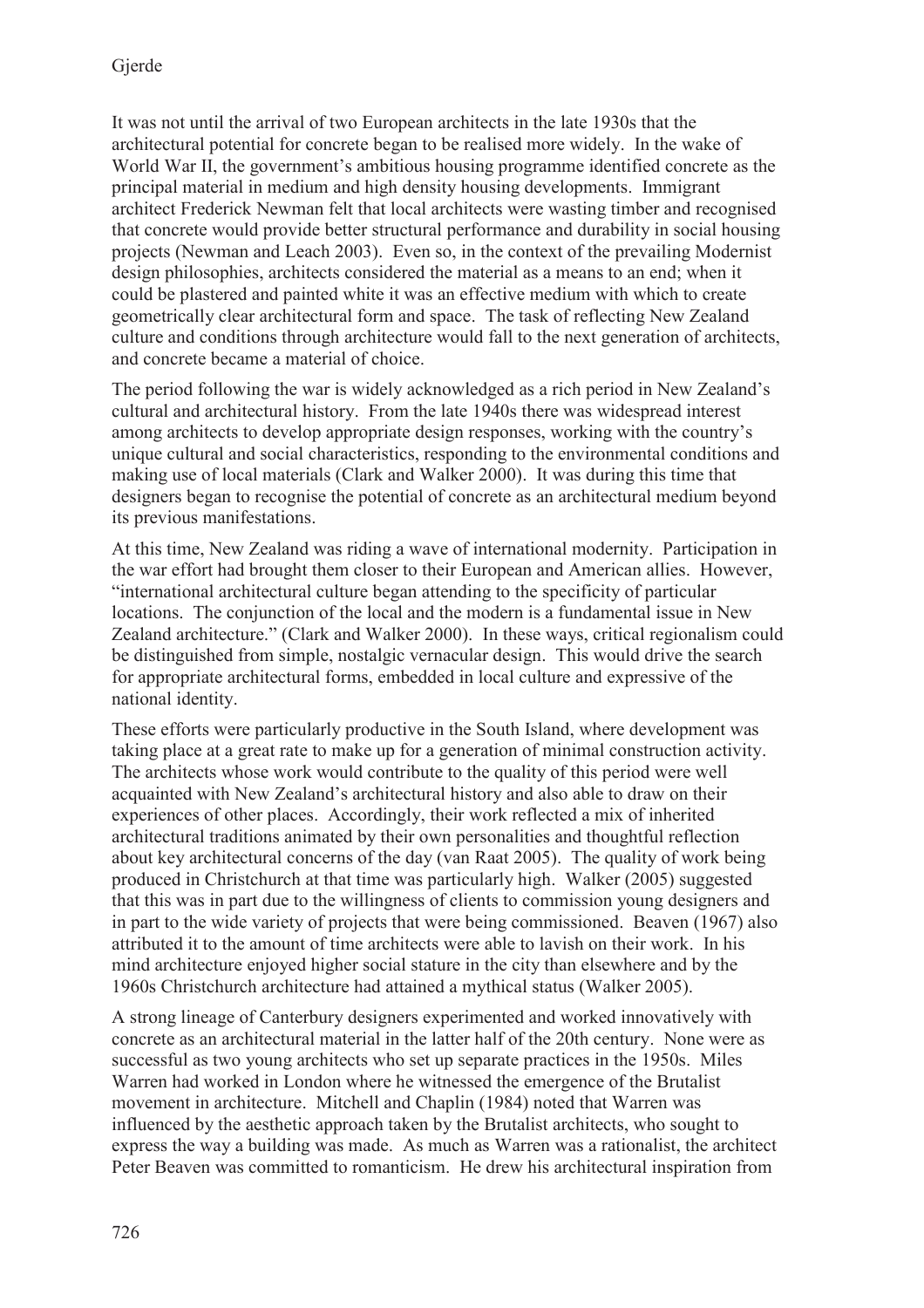Mountfort, Ruskin and everything Gothic. Having grown up around the family engineering business, he was also comfortable with the honest reality of the grain stores and freezing works built by his grandfather (Beaven 1967, 2002). Beaven (1962) also wrote to educate his colleagues on the exciting aesthetic possibilities that he could see emerging with concrete construction techniques. He was particularly taken with prestressed, precast concrete elements. Earlier construction methods and materials had proven inappropriate for use in the ruthless New Zealand climate and he expressed dissatisfaction with 30 years of depression and wartime standard building. Architecture, he wrote, has a role of excitement and fitness for purpose that must come with more flexible and expressive methods of building. Over the course of their parallel careers, the expressive use of precast concrete elements would be another area their architectural sensibilities would overlap.

The work of these two designers helped redefine the character of the city toward the end of the century. Perhaps the country's most famous 20th century building, the Christchurch Town Hall has been discussed widely since the winning entry to a national architectural competition was first announced. Concrete elements feature throughout the building and the structural proportions are elegant (Gatley 2008). Also around this time, Peter Beaven was given the opportunity to build a new administration building for the Lyttelton Tunnel Authority. The proportions of space and structure are grand, expressive of the widespread pride felt by Cantabrians with the completion of the vehicle tunnel linking the port to the city (Hodgson 1990). The confident use of materials and formal expression also signalled a new maturity in New Zealand's modern architecture (Gatley 2008).

Although it can be difficult to appreciate this now with the central area largely empty, Christchurch earned a well-deserved reputation for the quality of its office buildings. Many of those that were most highly respected were built for those who would be working in them (Warren 2008). Organisations such as Canterbury Frozen Meats and Colonial Mutual commissioned buildings that they planned to own, that needed to provide for their ways of working and that would often go on to represent the company in the eyes of the public. Three important projects from this era were those undertaken for SIMU, Manchester Unity and General Accident. Only the latter remains standing today.

These projects are all linked by their facades, where precast concrete was used with great effect. The buildings predated widespread use of air-conditioning and the architects each realised that overheating could be the main cause of discomfort in large office buildings. While three-dimensional modelling of the façade panels helped provide all-important shading it did much more than that in architectural terms. These buildings have a generosity of depth and high levels of visual interest generated by the repeating patterns that is unmatched in this country or elsewhere. The façade designs and construction materials were important elements in the development of an architectural language that became synonymous with the Canterbury region.

In 1964 Peter Beaven broke new ground on several fronts when designing the Manchester Unity building on the corner of Worcester and Manchester Streets (figure 1). He conceded that it was the first time he had consciously addressed the local context and in this case his design referenced Mountfort's Trinity Congregational Church on the opposite corner. The project was built using the lift-slab method, innovative at the time in Canterbury although its use was short-lived (Gatley 2008). The key design feature developed by Beaven to link this building with the Trinity Church were the articulated precast concrete mullions, which extend the full height of the street facades. The depth of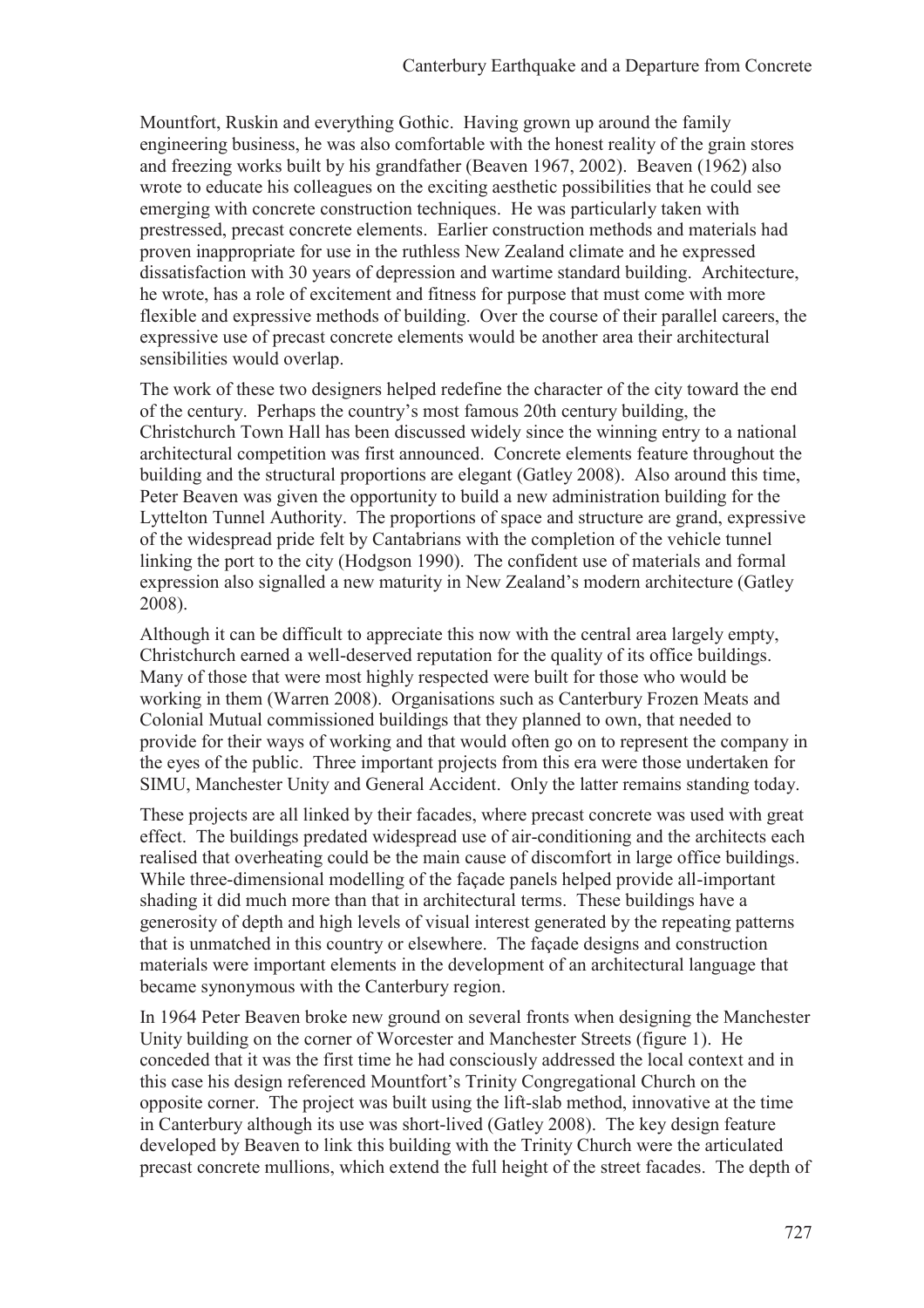the mullions allowed the architect to manipulate the alignment of the glazing and the floor structure over the height of the façade. This articulated façade contrasted with thin curtainwall systems being used elsewhere at the time.

With a generous, largely glazed ground floor and copper clad roof the building adopted the classical tripartite composition. Along the shopfronts the design revealed 'Y' shaped columns, which were used by Beaven to 'collect' adjoining pairs of mullions from the upper levels, and running them to the ground. With this building Beaven provided punctuation to an important corner of this gridded city. He also brought a sense of European elegance to Christchurch (van Raat 2005) but tempered this through references to local buildings and by using his beloved precast concrete innovatively.

The structural solution for the SIMU building, designed for a site facing onto an important public square in the city, adopted Lyall Holmes's technique of concentrating lateral support into a stiff core - in this case two cores - allowing the outer columns to be relatively light as they were only required to support gravity loads (Warren 2008). Spanning between floors, the precast concrete cladding panels used at SIMU had an exposed aggregate finish and adopted tight rhythmic spacing. While Warren remained committed to the expressive potential of roofs in the Canterbury landscape, SIMU was given a light, almost ethereal conclusion. The vertical mullions of the panels below stretch upward causing the building to literally merge with the sky.



Figure 1: The Manchester Unity building by the architect Peter Beaven

Figure 2: The SIMU building by the architect Miles Warren

The buildings from this period stood as a testament to effective collaborations between architect and structural engineer in the concrete medium. Moving from structures designed to rigidly resist lateral forces, where shear walls could limit interior space planning freedom, engineers adopted more open solutions that were designed to flex. Virtually all new commercial buildings in Christchurch from the early 1980s utilised moment resistant frame structural designs (Hare 2013). In principle, these structures were designed to flex under load and this brought new challenges to designers as façade claddings and other architectural elements needed to be able to accommodate this movement. Construction solutions were developed in close consultation with the building industry and engineering schools. At the University of Canterbury, Professors Tom Paulay and Robert Park had a profound worldwide influence on the design of structures to resist earthquakes. A book they published in 1975, *Reinforced Concrete Structures*, became the seminal work on capacity design internationally. Engineering academics,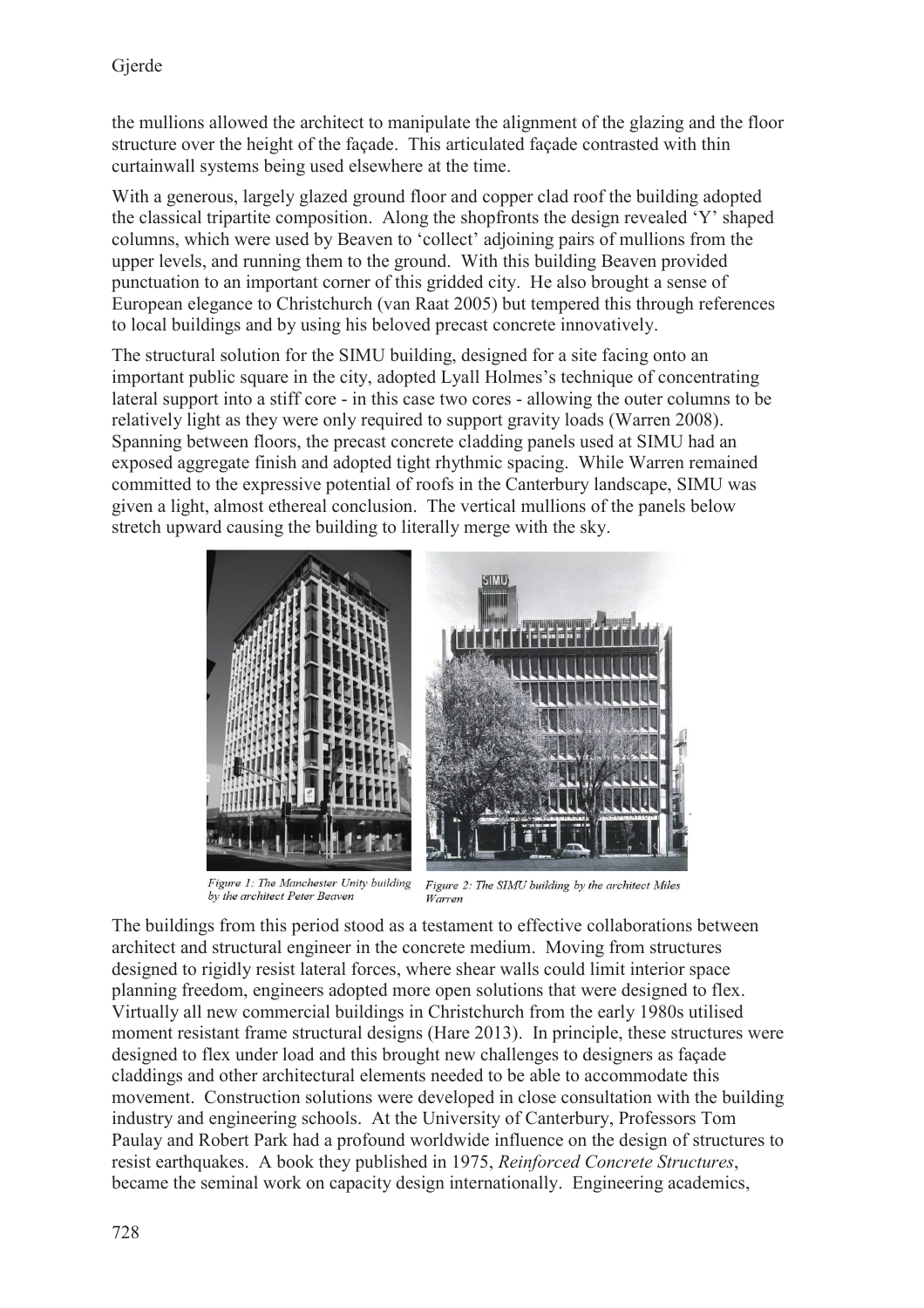supported by a steady stream of PhD candidates, were able to undertake full scale testing of structural design innovations. In most cases the design development has followed an evolutionary track, such as taking on contemporary industry issues like the seating details of hollow-core flooring units. However, in a few cases the research has been revolutionary, such as the programme to develop Damage Avoidance Design solutions.

### **A CHANGE OF SCENE**

The circumstances surrounding the Christchurch earthquakes are now well rehearsed in several academic and media outlets. For example, see Brownlee (2011), Bennett, Dann *et al*., (2014), Brand and Nicholson (2016). The knockout punch was delivered in the form of a 6.3 magnitude earthquake on the 22nd of February 2011, taking 185 lives and reducing many parts of the city to rubble (Brownlee 2011). This was the defining event, with ground accelerations recorded at one and a half times that of gravity leading to structural loadings of up to twice the levels specified in the New Zealand Building Code (NZBC). With some 1,350 buildings in the central business district alone having been demolished, the architectural character of the city has unquestionably changed forever.

While the older unreinforced masonry (URM) buildings were the most vulnerable to damage, due largely to their age and lack of comprehensive reinforcement, there was also considerable damage to concrete buildings (Ingham and Griffith 2011, Hare 2013). The two most catastrophic failures, which together led to the deaths of 133 people, occurred in concrete structures. The Canterbury Television (CTV) Building was built during the heady boom period of the mid 1980s, when a great number of older buildings were demolished to make way for new commercial buildings that were commissioned in response to unprecedented financial growth. Many of the structural innovations that took place during the 1980s, such as those employed in the CTV project, challenged the prevailing concrete performance limits of the day in the name of innovation (Hare 2013). Like the CTV building, the Pyne Gould Corporation (PGC) Building had an offset services/structural core but was older, having been originally built for local government in the early 1960s. The innovative plan configurations for these two buildings were driven by space planning objectives, which the structural design for each was required to support. The failures of the two buildings were a reminder that those with irregular plan configurations do not perform as well as those more rationally configured. The seismic forces exposed the tendencies toward torsional twisting, which the concrete load bearing columns around the perimeter of the plan were unable to cope with (Canterbury Earthquakes Royal Commission 2013). The two Achilles heels of concrete are its inability to resist tensile forces and its tendency toward inelastic (crumbling) failure. Both were exposed under the duress of the shaking and the consequences were fatal.

The CTV building represented the only failure of a building designed after building regulations changed in 1976. Hare (2013) confirmed that all others performed above the bottom line required by the NZBC, which is to provide for the safety of those within them. However, after people had a chance to reflect and speak to others, their opinions of building performance was diminished significantly. Although many had initially taken comfort that the city had come through the earthquakes surprisingly well, their attitudes changed to alarm once they came to understand how many buildings would have to be demolished (Matthews 2012). The fact that most of these had a concrete structure led building owners and the public to form negative associations with the material and structural design approaches that had been used. As some experts were looking backward, interested in learning more about how concrete buildings had behaved, others were looking forward to suggest how buildings could be designed to be more resilient to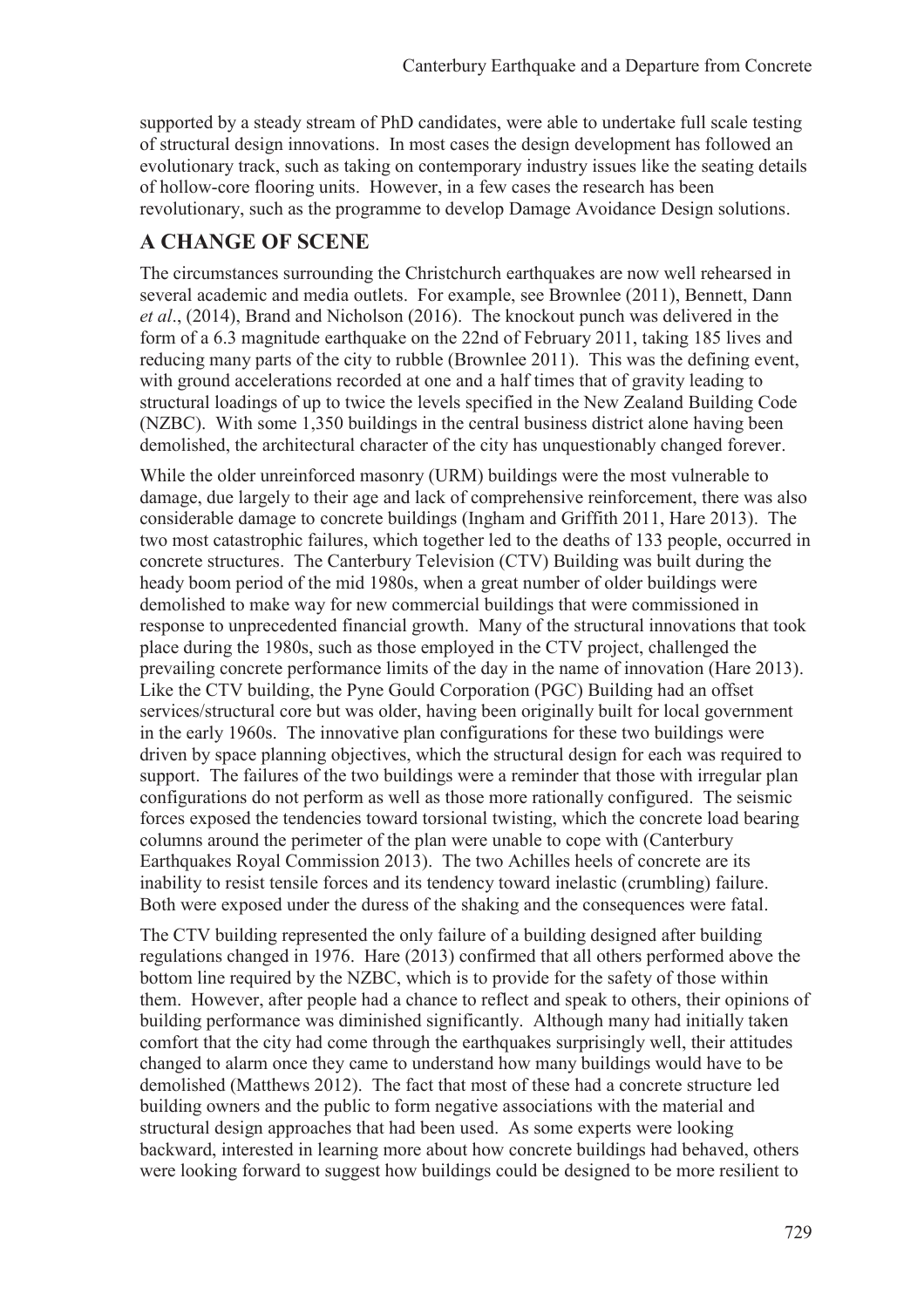seismic events such as this. Other competing structural systems such as timber and steel, which had not been part of the landscape before the earthquakes, were suddenly being considered. Neither material would have to overcome the negative associations that concrete had with building failure.

It is clear now that the lineage of concrete technology that could be traced through buildings dating to different eras has been abruptly stopped though the invisible hand of the market. As the rebuild has taken shape it is now obvious that building owners and designers have been almost universally attracted to glass and steel (Marshall, Sheppard *et al*., 2016). While this attraction has undoubtedly been fuelled by global fashion, the manner and consistency with which braced steel frames are celebrated in the new building facades suggests that architects seek to send a not-too-subtle message to potential occupants: "This building's structural design has been given top priority". The emerging Christchurch style can be attributed to what urban designer Hugh Nicholson calls corporate urbanism, where the goal of attracting tenants in the current market leads to the expression of seismic engineering features. See figures 3 and 4. This opinion was confirmed by property developers and owners, who are aware that safety and resilience are now much higher on the list of tenant needs than they were prior to the earthquakes. These demands are fuelled by tenant organisations aims of attracting and keeping high quality staff and enabled by the current competitiveness in the market as property owners seek to attract tenants. In this context, it is about perceptions as much as it is about demonstrated performance. Residual concerns about the performance of concrete have led the market away. Property owners' motivations toward steel structures complement those of the designers consulted in this research. They expressed strong preferences to explore lightness, crispness and transparency in new buildings, qualities that glass and steel make possible. The architects expressed low regard for the earlier character of the city, noting that with so much of it gone there is an opportunity to create a new visual environment.



Figure 3: Like many new buildings, the steel structure is clearly expressed in the facade design.

Figure 4: The glass facades of most new buildings lack the articulation and visual interest that was a hallmark of concrete facades in the city prior to the earthquake sequence.

### **DISCUSSION**

The reasons for this departure are several. The two most dramatic building failures were to concrete buildings. Of these, it is perhaps most relevant to consider the CTV building as it was the one modern design that failed. While the project was developed in the post-1976 era it was also undertaken during a period of wholesale economic liberalisation. That socio-economic circumstance invited innovative practices that could enable designs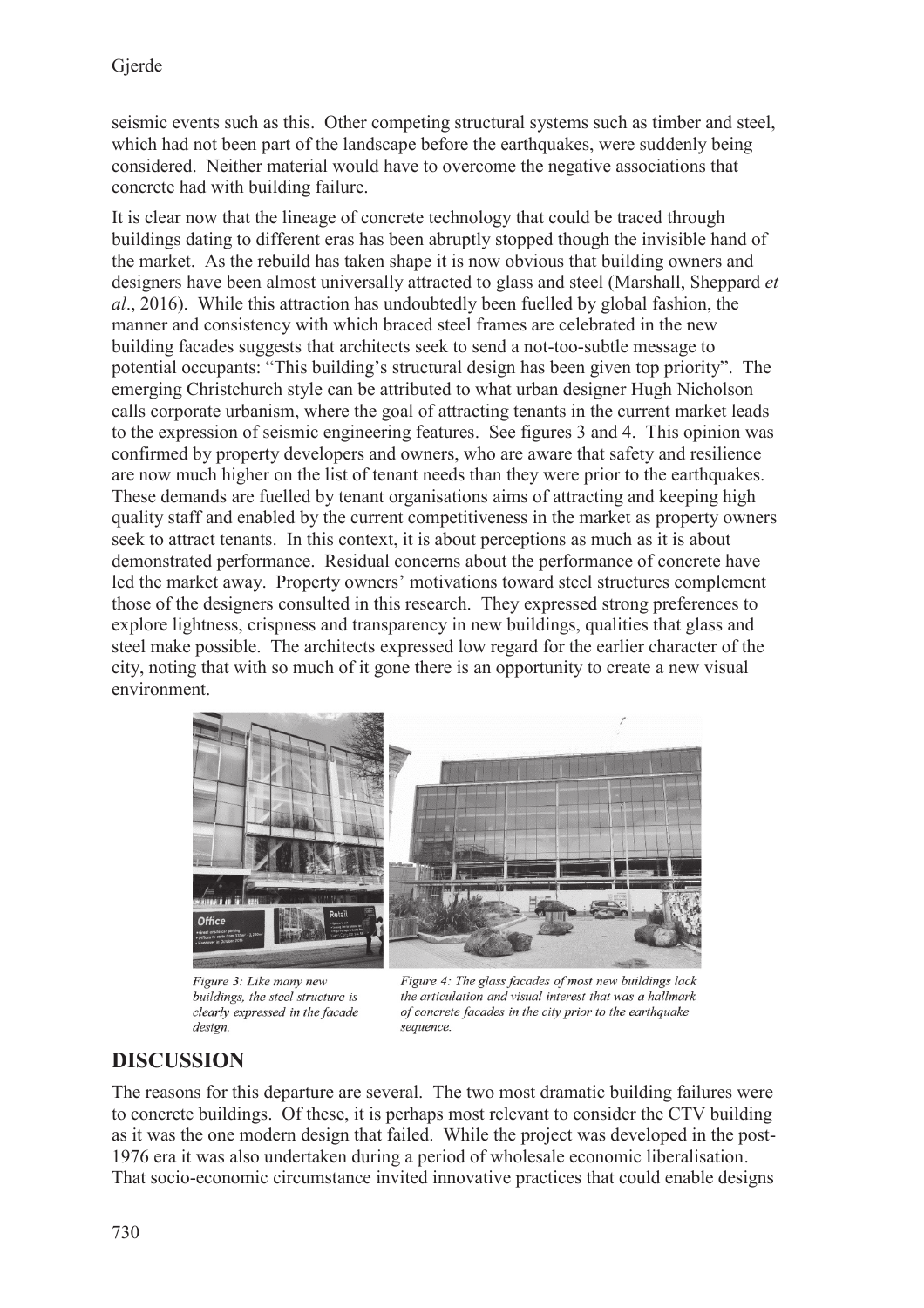to meet performance-based outcomes more efficiently. Hare (2013) noted that prescriptive, code-based approaches around the world are written in ways that provide for the required design performance AND higher performance to be achieved. Such "better than expected" performance derives from the factors-of-safety that have been allowed for in prescriptive engineering design solutions. However, where the engineer steps outside a code-based approach in order to pursue a more innovative solution "the onus must fall back on to the engineer to ensure they can meet this level of performance".

Hare (2013) took a critical view of the performance of some of his structural engineering colleagues when he noted that 'professional judgement' is given as a justification for a solution far too often. The unfortunate truth in many cases has been that the engineer has neither the ability nor the energy to deliver an appropriately robust analysis. Although Hare's opinions were expressed in connection with the on-going investigation of performance during the earthquake sequence, they extend past this circumstance and suggest that structural design practices would need to change. The evidence provided by the seismic sequence confirms that, during a period of economic liberalisation, concrete structural innovation processes was not appropriately reflexive.

While all but one modern concrete designs did meet the minimum life safety standard, many others failed to respond in a manner that would allow them to remain in service. The majority of the 1,350 buildings that were demolished could not be reinstated following the damage they had suffered. Two factors may help explain why so many concrete buildings were amongst those that were required to be demolished. The first, and most important, is that many failed to perform as expected. While many more buildings had been designed around empiric evidence than had been configured based on the professional judgement of the designer, the structural responses of these did not meet the performance of tests carried out in research laboratories. There was a lack of correlation between observed laboratory testing and actual structural behaviour (Canterbury Earthquakes Royal Commission 2013). Clearly such poor results against the predictions would cause property owners to think carefully when deciding on a replacement. A second factor affects the potential for concrete buildings to be rehabilitated following the event. While the concrete provides the compressive strength, in a seismic event it is likely that the tensile steel will be the most severely tested. With steel reinforcing buried deep inside the concrete and unable to be comprehensively inspected, it is also impractical to replace. Techniques for repairing and rehabilitating concrete structural elements is only in its infancy and the easy decision made by many building owners has been to avoid any attempts to repair buildings if there is a likelihood of real or perceived shortfall against seismic strength.

Through active exploration of the architectural and structural potentials of concrete, this locally sourced material became closely associated with Canterbury. The positive relationship was reflected in the testing laboratories at the University of Canterbury, in the concrete related businesses that had established and most visibly in the built environment. Those who developed new technologies and uses for concrete in the Canterbury region for over a century were driven to add value, a fundamental expectation for innovative practices (Orstavik and Dainty *et al*., 2015). Whether that value was conceived in aesthetic terms, thermal performance, economic cost or sustainable sourcing of materials, development followed rigorous processes of design, evaluation and refinement. Smith (2001) advised that innovation for seismic performance must be supported by rigorous evaluation and testing of new materials and processes in laboratory conditions. However, he also cautioned that further development and refinement must be made in conjunction with performance in the field. Ours is an applied science that learns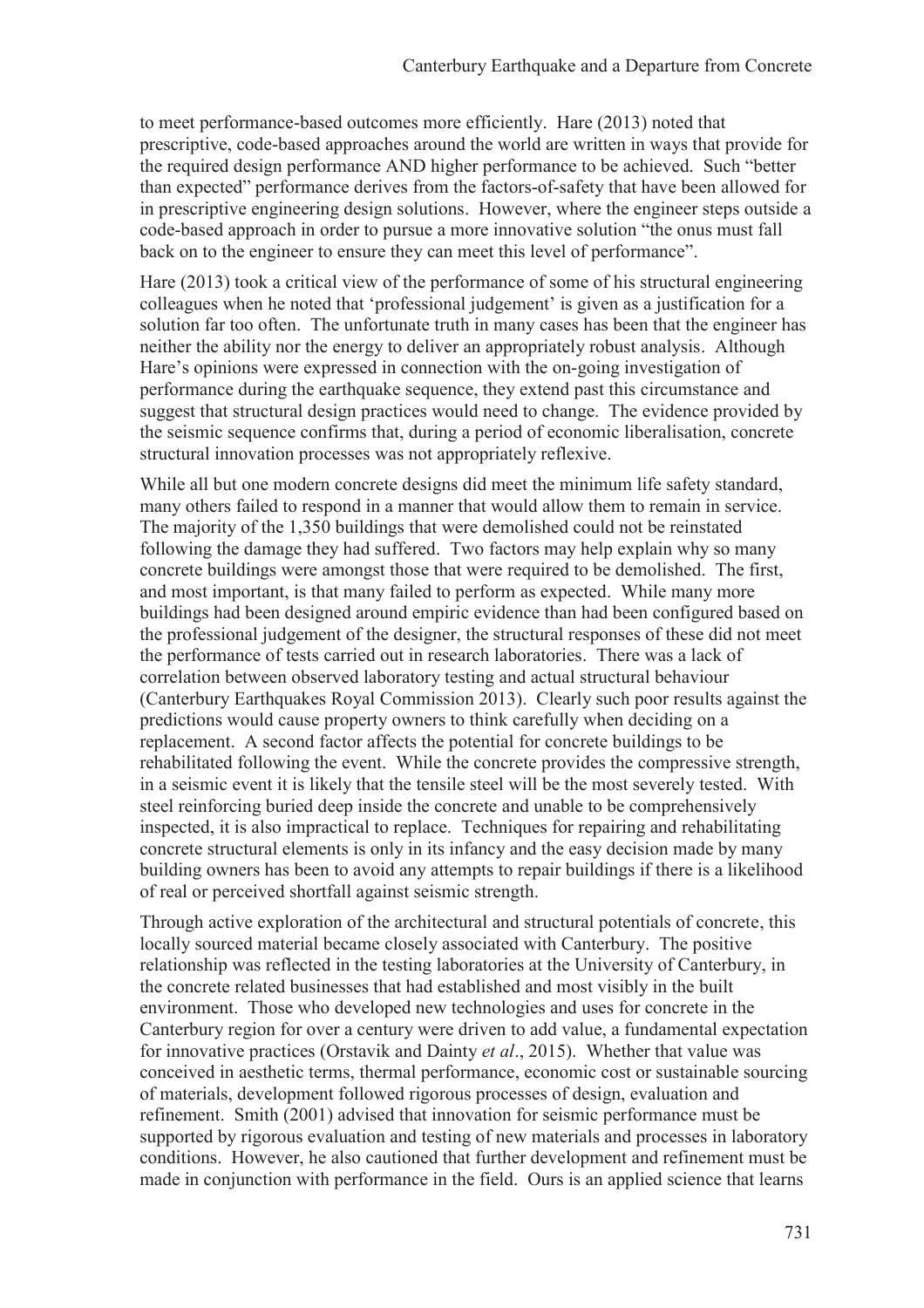from failures as well as from successes. It would seem that the reaction by designers and building owners to steer away from using concrete structural systems has interrupted processes of innovation at an important moment in time. Innovative practices depend of stock being taken following a failure such as this in order to base further development on what has been learned. No doubt, forensic assessment of failures will continue to inform improvements in the ways buildings and infrastructure can be designed to withstand seismic activity, but it is becoming more likely that those improvements will not be made in ways that will extend the lineage of concrete buildings and technology in the Christchurch built environment. On the evidence to date of the rebuilding effort and the views of those making decisions about the form and structural approaches of new buildings, concrete is no longer the structural and architectural material of choice.

## **CONCLUSIONS**

Concrete has enjoyed considerable favour with local architects and engineers for over a century, being used creatively to enhance structural performance and building appearance. Over time concrete became closely associated with the Canterbury region and was increasingly utilised in important building projects. The paper has discussed the wholesale departure from a concrete-based building approach in Christchurch in the wake of the Canterbury earthquake sequence. As the city sets about to reconstruct its central area, the most prominent materials are glass, aluminium and steel, none of which are produced locally and all of which come with environmental costs.

In a positive sense, the change in approach has been influenced by an attraction to new, shiny materials by architects and their clients, informed by global fashion. However, the bigger factor seems to have been a negative reaction to concrete structural systems which could be attributed to poor performance during the earthquakes. While concrete systems have been progressively developed to meet anticipated structural loads through innovative thinking, they've never been severely tested, at least to the extent of this event. The building stock response has exposed several shortcomings in process and systems that have no doubt led the industry to look for alternatives. In some instances, concrete systems did not perform as predicted by laboratory testing. In others, while they remained intact and protected the lives of those inside, the ongoing viability of buildings was compromised. Not only did this lead to widespread demolition but it also gave cause for building owners to look for alternatives. Finally, some of the most devastating failures were attributed to a failure in process. Economic liberalisation, which provided opportunity for some professionals to innovate beyond sound judgement, was exposed in the process.

#### **REFERENCES**

- Beaven, P (1962) Developments in precast mild steel and precast prestressed concrete building in Canterbury. *NZIA Journal*, **29**(7), 210-219.
- Beaven, P (1967) South Island architecture. *RIBA Journal*, (September), 375-382.
- Beaven, P (2002) Continuity man. *Architecture New Zealand*, (Sept/Oct), 64-67.
- Bennett, B, Dann, J, Johnson, E and Reynolds, R (Eds.) (2014) *Once in a Lifetime: City-Building after Disaster in Christchurch.* Wellington, NZ: Free-range Press.
- Brand, D and Nicholson, H (2016) Public space and recovery: Learning from post-earthquake Christchurch. *Journal of Urban Design*, **21**(2), 159-176.
- Brownlee, G (2011) *Draft Recovery Strategy for Greater Christchurch*. Canterbury Earthquake Recovery Ministry. Wellington, NZ: New Zealand Government.